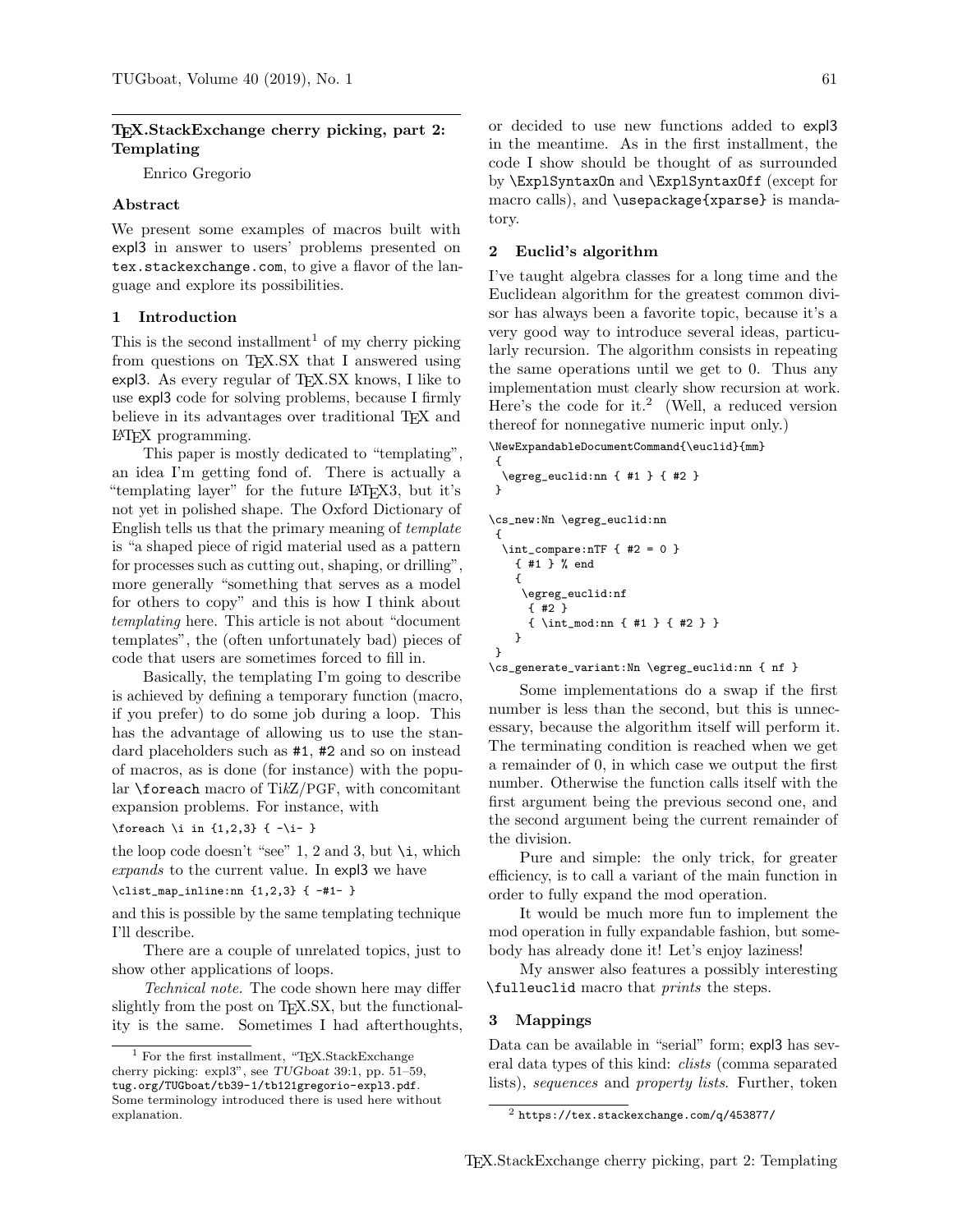lists can be seen as a list of tokens (or braced groups). For each of these data types expl3 provides mapping functions that process each item of the given data.

The first toy problem consists in making a short table of contents exploiting \nameref. <sup>3</sup> The user inputs something like

```
\procedurelist{
 PM-tyinglaces,
  PM-polishshoes,
 PM-ironshirt
}
```
where the input is a comma separated list of labels and the document contains something like

```
\section{Tying laces}\label{PM-tyinglaces}
```
for each label used. This should print a table with section numbers in the first column and section titles in the second column.

```
\NewDocumentCommand{\procedurelist}{m}
 {
 \begin{tabular}{cl}
 \toprule
  \multicolumn{1}{c}{\textbf{PM}} & \textbf{Name} \\
  \midrule
 \clist_map_function:nN
  { #1 }
  \__kjc_procedurelist_row:n
  \bottomrule
  \end{tabular}
}
\cs_new:Nn \__kjc_procedurelist_row:n
{ \ref{#1} & \nameref{#1} \\ }
```
The \clist\_map\_function:nN command splits its first argument at commas, trimming spaces before and after each item and discarding empty items, and then passes each item to the function specified as the second argument. A variant is also available, \clist\_map\_function:NN, which expects as its first argument a clist variable.

In this case, the auxiliary function which the mapping is handed to is a template for a table row.

In contrast to other approaches, the operation is not hindered by being in a table, because the complete list of tokens

```
\__kjc_procedurelist_row:n {PM-tyinglaces}
\__kjc_procedurelist_row:n {PM-polishshoes}
\__kjc_procedurelist_row:n {PM-ironshirt}
```
is built before TEX starts expanding the first macro. A similar approach with

\clist\_map\_inline:nn { #1 }

 $\{\ \ref{#1} & \nameref{#1} \\\}$ 

would not work here, because the mapping would start in a table cell and end in another one, which is impossible.

However, the user here is far-seeing and is worried about their boss not liking the appearance of

the table or perhaps wanting such tables printed in slightly different ways across the document.

We can make the auxiliary function variable! Here's the code.

```
\NewDocumentCommand{\procedurelist}{om}
```

```
{
  \group_begin:
  \IfValueT{#1}
  {
    \cs_set:Nn \__kjc_procedurelist_row:n { #1 }
  }
  \begin{tabular}{cl}
  \toprule
  \multicolumn{1}{c}{\textbf{PM}} & \textbf{Name} \\
  \midrule
  \clist_map_function:nN
  { #2 }
   \__kjc_procedurelist_row:n
  \bottomrule
  \end{tabular}
  \group_end:
}
\cs_new:Nn \__kjc_procedurelist_row:n
{ \ref{#1} & \nameref{#1} \\ }
```
We added an optional argument to the main macro. If this argument is present, then it will be used to redefine the auxiliary function. Grouping is used in order not to clobber the standard meaning of the auxiliary function. The same call as before would print the same table, but a call such as

```
\procedurelist[\ref{#1} & \textit{\nameref{#1}} \\]{
  PM-tyinglaces,
  PM-polishshoes,
 PM-ironshirt
}
```
would apply \textit to each section title. This is what I call *templating*.

## 4 Dummy variables

A user asked for a \replaceproduct macro so that \replaceproduct{p\_i^{\varepsilon\_i}}{3}{n}

produces

$$
p_1^{\varepsilon_1}p_3^{\varepsilon_3}p_3^{\varepsilon_3}\ldots p_n^{\varepsilon_n}
$$

The idea is that the "dummy variable"  $i$  is replaced by the numbers 1, 2 and 3 (the value is given in the second argument) and by  $n$  at the end (third argument).<sup>4</sup>

The idea of templating and using #1 does not have the same appeal as before, because the call would need to be

#### \replaceproduct{p\_#1^{\varepsilon\_#1}}{3}{n}

which is more obscure. What if we make the dummy variable an optional argument, with default value i? Maybe we need to use k because the main template contains the imaginary unit or we want to be obscure at all costs (see the final example).

 $3$  https://tex.stackexchange.com/q/451423/

<sup>4</sup> https://tex.stackexchange.com/q/448389/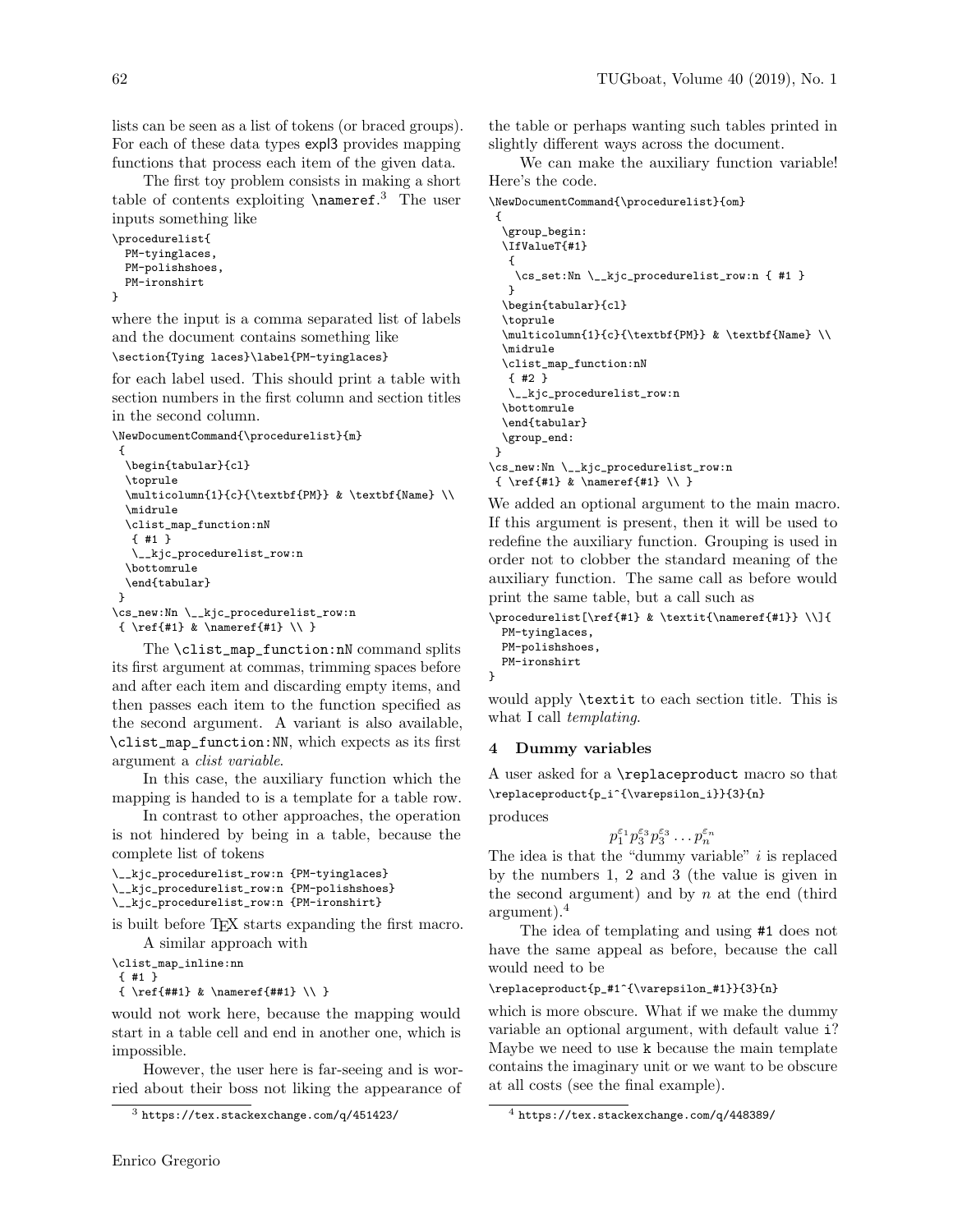However, T<sub>EX</sub> doesn't allow placeholders for parameters other than #1, #2 and so on— but we have expl3 regular expression search and replace. Can we store the template in a token list variable and replace all appearances of the dummy variable with #1? Certainly we can: assuming that the template is the second argument in the macro we're going to define, we can do

\tl\_set:Nn \l\_\_egreg\_rp\_term\_tl { #2 }

Now we can search and replace the dummy variable, which is given as (optional) argument #1, by

```
\regex_replace_all:nnN
{ #1 } % search
\{\ \cP\ | \cP\ 1 \cE\} } % replace
\l__egreg_rp_term_tl % what to act on
```
so that each appearance of i (or whatever letter we specified in the optional argument) is changed into  $\{\#1\}$ <sup>5</sup>. The prefix  $\c{B}$  to  $\{$  is not standard in regexes<sup>6</sup>; in T<sub>E</sub>X we need to be careful with category codes, so \cB says that the next token must be given the role of a "begin group" characters. Similarly for \cE as "end group" and \cP for "parameter".

We now face the final problem: how to pass this to the auxiliary function that serves as internal template? We should do

 $\csc$ \_set:Nn  $\_\egamma$ egreg\_rp\_term:n  ${\langle template \rangle}$ 

but the template is stored in a token list variable that we need to get the value of. That's a known problem and expl3 already has the solution: the argument type V, that denotes take the value of the variable and pass it, braced, as an argument to the main function. So we just need to define a suitable variant of \cs\_set:Nn, namely

\cs\_generate\_variant:Nn \cs\_set:Nn { NV }

We now have all the ingredients and we can bake our cake:

```
\NewDocumentCommand{\replaceproduct}{O{i}mmm}
\frac{1}{6} #1 = item to substitute
 % #2 = \text{main terms}% #3 = first terms
 % #4 = last term
 \group_begin:
 \egreg_rp:nnnn { #1 } { #2 } { #3 } { #4 }
  \group_end:
}
\tl_new:N \l__egreg_rp_term_tl
\cs_generate_variant:Nn \cs_set:Nn { NV }
\cs_new:Nn \egreg_rp:nnnn
 {
 \tl_set:Nn \l__egreg_rp_term_tl { #2 }
 \regex_replace_all:nnN
  { #1 } % search
   {\cB\C} \cB\{\cP\#1\cE\} } % replace
   \l__egreg_rp_term_tl % what to act on
```
 $^5$  TeXnical remark: things are set up so that  $\#$  tokens are not unnecessarily doubled when stored in a token list variable. 6 Informal abbreviation for "regular expressions".

```
\cs_set:NV \__egreg_rp_term:n \l__egreg_rp_term_tl
 \int_step_function:nN { #3 } \__egreg_rp_term:n
 \cdots
 \__egreg_rp_term:n { #4 }
}
```
The only new bit is \int\_step\_function:nN, which is similar to the mapping functions, but uses the most natural series: the numbers from 1 up to the integer specified as end; each number, in its explicit decimal representation, is passed to the auxiliary function as in the mapping of the previous section. In the example call, the third argument is 3, so there will be three steps.

The function \int\_step\_function:?N comes in three flavors:

\int\_step\_function:nN \int\_step\_function:nnN \int\_step\_function:nnnN

In the two-argument version we only specify the end, in the three-argument version we specify the start and end; in the full version the three n-type arguments specify starting point, step and final point. Thus the calls

\int\_step\_function:nN {3} \\_\_egreg\_rp\_term:n \int\_step\_function:nnN {1} {3} \\_\_egreg\_rp\_term:n \int\_step\_function:nnnN {1} {1} {3} \\_\_egreg\_rp\_term:n are equivalent.

We can call the macro like

 $\[\ \{\n\rangle : {\varepsilon_i}\$  {\varepsilon\_i}}{3}{m} =  $\verb|\replacement[j]{i_j^{\eta_j}}{2}_{n} \]\verb|$ to get

 $p_1^{\varepsilon_1} p_2^{\varepsilon_1} p_3^{\varepsilon_1} \dots p_m^{\varepsilon_m} = i_1^{\eta_1} i_2^{\eta_2} \dots i_n^{\eta_n}$ 

The same idea can be used for a "macro factory" where the task is to define one-parameter macros using the keyword PARAM in place of #1. <sup>7</sup> The problem here is that apparently plain T<sub>E</sub>X is used, but it's not really difficult: expl3 can also be used on top of it.

The input \foo{qix}{:: PARAM ::} should be equivalent to

\def\barqix#1{:: #1 ::}

and this can be accomplished easily. \input expl3-generic

```
\ExplSyntaxOn
\tl_new:N \l__egreg_param_tl
\cs_new_protected:Npn \foo #1 #2
 {
  \tl_set:Nn \l__egreg_param_tl { #2 }
  \regex_replace_all:nnN
  { PARAM }
   { \cP\#1 }
   \l__egreg_param_tl
  \cs_set:NV \__egreg_param:n \l__egreg_param_tl
```
<sup>7</sup> https://tex.stackexchange.com/q/355568/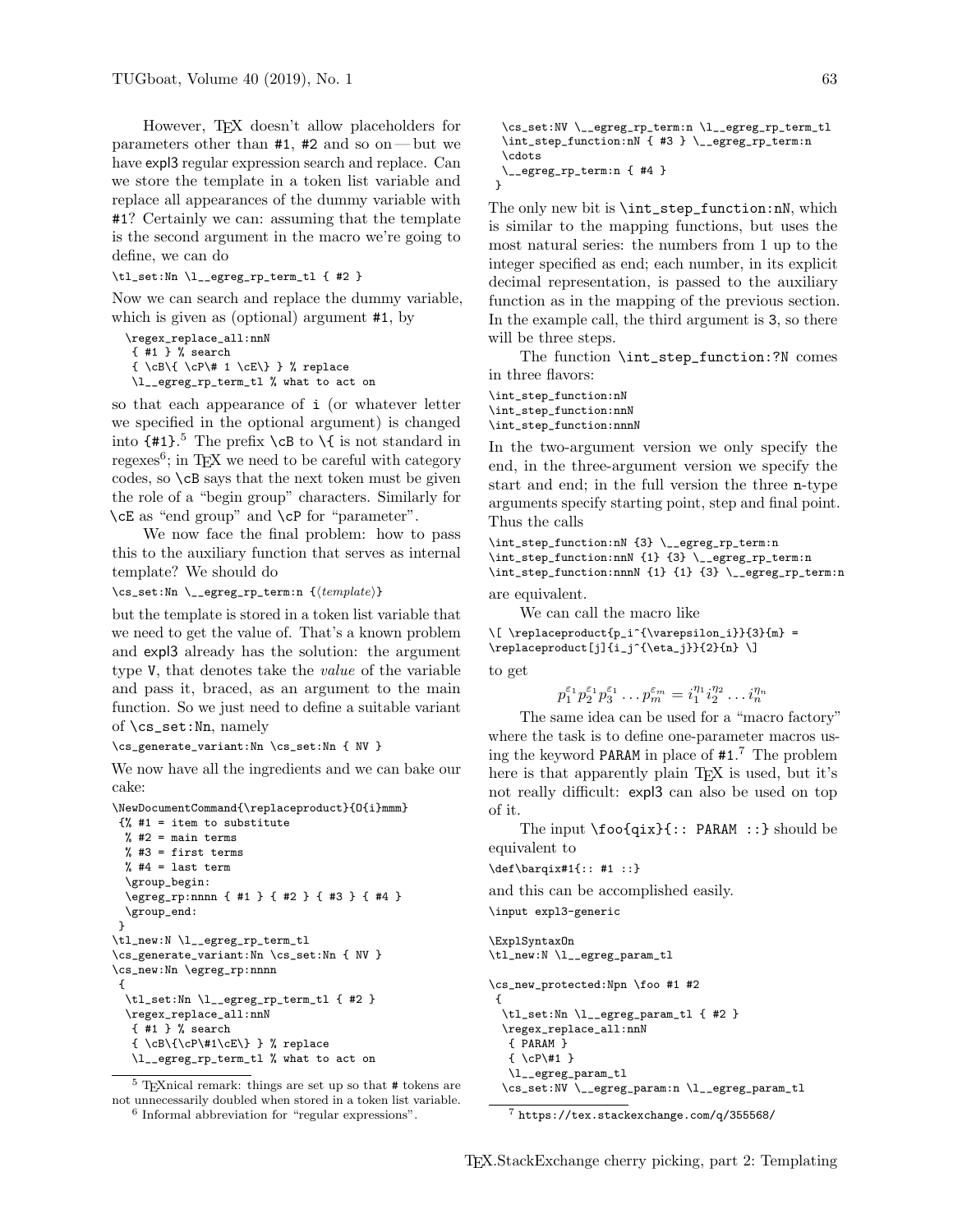```
\cs_new_eq:cN {bar#1} \__egreg_param:n
}
\cs_generate_variant:Nn \cs_set:Nn { NV }
\ExplSyntaxOff
```
\foo{qix}{:: PARAM ::}

\barqix{hi world}

# \bye

The function  $\mathcal{L}_\text{reg-param:n}$  is temporary, but necessary: a variant such as \cs\_new:cpV cannot be defined because of the parameter text which can consist of an arbitrary number of tokens to jump over. Here I exploit the fact that  $\cs{cs}\text{-set:}$  Nn computes its parameter text from the signature.

# 5 Double loops

We want to be able to generate and print a triangular diagram such as

```
1 \times 1 = 12 \times 1 = 2 \quad 2 \times 2 = 43 \times 1 = 3 3 \times 2 = 6 3 \times 3 = 94 \times 1 = 4 4 \times 2 = 8 4 \times 3 = 12 4 \times 4 = 16
```
with as little effort as possible.<sup>8</sup>

This calls for using array, but it also needs a double loop, which makes it inconvenient to use \int\_step\_function:nN as before, because only one argument is passed to the auxiliary function. The posted answer by Jean-François Burnol (jfbu) is as usual very nice, but not easily extendable — we may want only the operations, instead of also showing the result; or to do addition instead of multiplication; etc.

My idea is to define a macro \lowertriangular which takes as arguments the number of rows and what to do with the indices in each cell; for instance, the diagram above would be generated by

\lowertriangular{4}{#1\times #2 = \inteval{#1\*#2}}

The macro \inteval is provided by xfp, which is part of the xparse family accompanying expl3 and needs to be loaded. A lower triangular matrix can be generated by

\left[\lowertriangular{4}{a\_{#1#2}}\right]

After all, I teach linear algebra courses, so triangular matrices are my bread and butter.

The placeholders #1 and #2 stand, respectively, for the row and column index.

We need nested loops, the outer one stepping the row index, the inner one stepping the column index, but only up to the row index. However, since we have to make an array, we need to build the body beforehand and then feed it to the matrix building environment. Small complication: the indices provided

by the outer loop are called ##1, those relative to the inner loop are called ####1 (it's quite predictable, but has to be mentioned).

As I said, we have to use the "inline" form for the loop, that is, \int\_step\_inline:nn (which has siblings like those described before for the similar \int\_step\_function:nN). When we are at the "cell level", we will use the auxiliary function defined with the template given as second argument to the user level macro.

```
\NewDocumentCommand{\lowertriangular}{mm}
```

```
{
 \group_begin:
 \egreg_lt_main:nn { #1 } { #2 }
 \group_end:
\mathbf{r}
```
\tl\_new:N \l\_\_egreg\_lt\_body\_tl

\cs\_new\_protected:Nn \egreg\_lt\_main:nn { % an auxiliary function for massaging the entries \cs\_set:Nn \\_\_egreg\_lt\_inner:nn { #2 } % clear the table body \tl\_clear:N \l\_\_egreg\_lt\_body\_tl % outer loop, #1 rows \int\_step\_inline:nn { #1 } { % inner loop, ##1 columns \int\_step\_inline:nn { ##1 } { % add the entry for row ##1 (outer loop), % column ####1 (inner loop) \tl\_put\_right:Nn \l\_\_egreg\_lt\_body\_tl { \\_\_egreg\_lt\_inner:nn { ##1 } { ####1 } } % if  $\#41 = \#4441$  end the row, % otherwise end the cell \tl\_put\_right:Nx \l\_\_egreg\_lt\_body\_tl { \int\_compare:nTF { ##1 = ####1 }  $\{ \exp_not: N \setminus \}$  % end row { & } % end cell } } } % output the table \begin{array}{ @{} \*{#1}{c} @{} } \l\_\_egreg\_lt\_body\_tl \end{array} }

An almost straightforward modification of the code allows for producing upper as well as lower triangular matrices. It's sufficient to add a test to make the inner loop go on all the way, instead of stopping at the diagonal.

\NewDocumentCommand{\lowertriangular}{mm}

```
{
  \group_begin:
  \egreg_tm_main:nnn { #1 } { #2 } { >= }
  \group_end:
}
\NewDocumentCommand{\uppertriangular}{mm}
{
```
<sup>8</sup> https://tex.stackexchange.com/q/435349/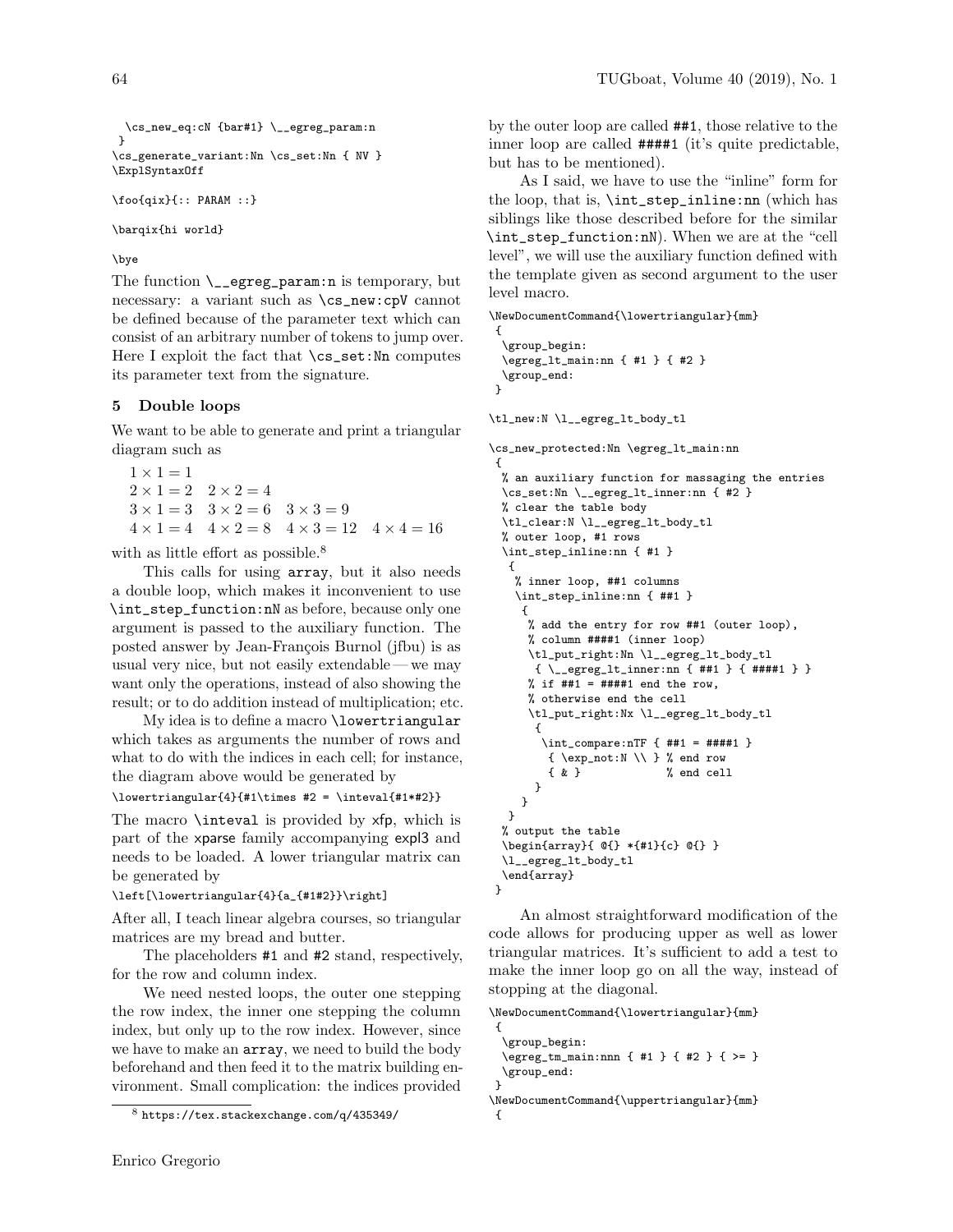```
\group_begin:
  \egreg_tm_main:nnn { #1 } { #2 } { <= }
  \group_end:
 }
\tl_new:N \l__egreg_tm_body_tl
\cs_new_protected:Nn \egreg_tm_main:nnn
{\frac{1}{6}} #1 = size, #2 = template, #3 = < or >
 % an auxiliary function for massaging the entries
  \cs_set:Nn \__egreg_tm_inner:nn { #2 }
  % clear the table body
  \tl_clear:N \l__egreg_tm_body_tl
  % outer loop, #1 rows
  \int_step_inline:nn { #1 }
   {
    % inner loop, #1 columns
    \int_step_inline:nn { #1 }
     {
      % add the entry for row ##1 (outer loop),
      % column ####1 (inner loop) only if
      % ##1 #3 ####1 is satisfied
      \int_compare:nT { ##1 #3 ####1 }
       {
        \tl_put_right:Nn \l__egreg_tm_body_tl
         { \__egreg_tm_inner:nn { ##1 } { ####1 } }
       }
      % if \# \# \# 1 = \# 1 end the row,
      % otherwise end the cell
      \tl_put_right:Nx \l__egreg_tm_body_tl
       {
        \int_compare:nTF { ####1 = #1 }
         { \exp_not:N \\ } % end row
         { & } % end cell
      }
    }
  }
  % output the table
  \begin{array}{ @{} *{#1}{c} @{} }
  \l__egreg_tm_body_tl
  \end{array}
}
```
Now \uppertriangular{5}{a\_{#1#2}} prints the body of an upper triangular matrix and my linear algebra course can go on. Particularly because I can also define

```
\NewDocumentCommand{\diagonal}{mm}
 {
  \group_begin:
  \egreg_tm_main:nnn { #1 } { #2 } { = }
  \group_end:
\mathbf{r}
```
and get the diagonal matrices I need. I leave as an exercise the further extension of defining an optional template for filling the otherwise empty cells.

The integer comparison  $\int \int \mathcal{F}$ accepts quite complex tests in its first argument, but here we're interested in what operators are allowed; they are '=  $\langle \rangle$  !=  $\langle = \rangle$  and their meaning should be obvious. In a perfect world they would be  $\epsilon$  =  $\epsilon$  >  $\neq$   $\leq$   $\geq$ ', but let's be patient.<sup>9</sup>

## 6 A templating puzzle

First let me present the code:<sup>10</sup>

\NewDocumentCommand{\automagic}{mm}

```
{
 \begin{figure}
 \clist_map_inline:nn { #1 }
  {
   \cs_set:Nn \__oleinik_automagic_temp:n
    {
     \caption { #2 }
    }
   \begin{subfigure}[t]{0.33\textwidth}
   \includegraphics[
     width=\textwidth,
   ]{example-image-##1}
   \__oleinik_automagic_temp:n { #1 }
   \end{subfigure}
  \mathbf{r}\end{figure}
}
```
If one uses

\automagic{a,b,c}{Figure #1 from the set: ''##1''}

the result would show the three subcaptions

This is figure a from the set: "a,b,c" This is figure b from the set: "a,b,c" This is figure c from the set: "a,b,c"

The trick is that \clist\_map\_inline:nn does its own templating. The interested reader may enjoying solving the puzzle.

## 7 ISBN and ISSN

Every book has a number, called ISBN (International Standard Book Number) and each serial journal has an ISSN (International Standard Serial Number).

Originally, ISBN consisted of ten digits (with the final one being possibly  $X$ ); later the code was extended to thirteen digits, but in a way that allowed old numbers to fit in the scheme by adding '978' at the beginning and recomputing the final digit, which is a checksum. For instance, The TEXbook originally had ISBN 0201134489, while more recent editions have  $9780201134483$ . After the leading 978 there is a 0, which means the book has been published in an English-speaking country. The rest denotes the publisher and the issue number internal to the publisher. Books published in Brazil will start with 97865 or 97885; books published in Italy with either 97888 or 97912. The 979 prefix is a more recent extension for coping with a greater number of books.

On the contrary, the eight digit ISSN doesn't convey information about the place of publication; it's basically a seven digit number with a final checksum (which can be X). Why this strange possibility?

<sup>&</sup>lt;sup>9</sup> This could easily be added for Unicode engines such as X<sub>T</sub>T<sub>E</sub>X or LuaT<sub>E</sub>X; it would be more complicated to support

legacy 8-bit engines and those symbols in every encoding that has them. Code portability is much more important.

 $^{10}$  https://tex.stackexchange.com/q/410913/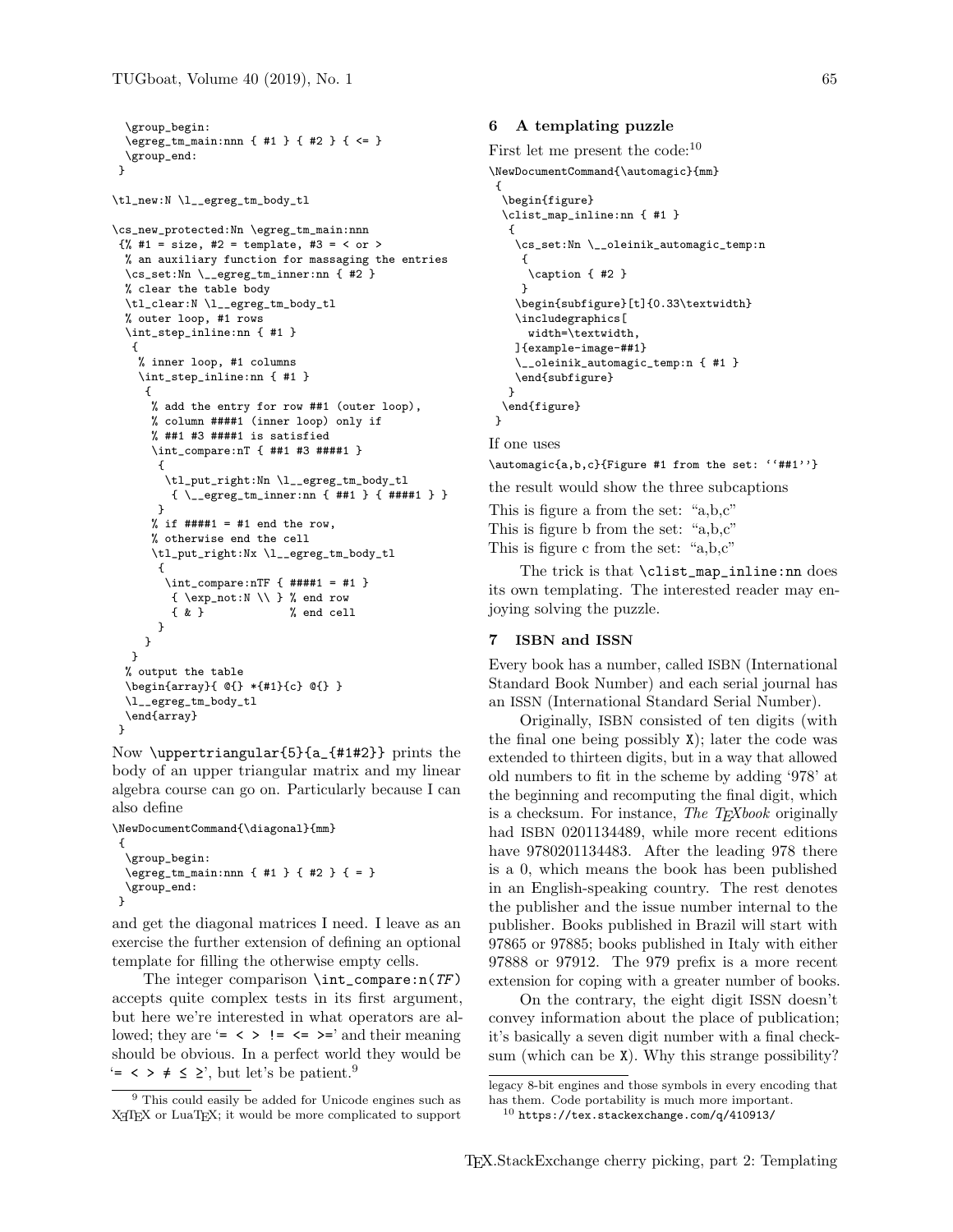Because the checksum is computed modulo 11, so the remainder can be from 0 to 10 and X represents 10. This is also the case for old style ISBN, whereas the new codes compute the checksum modulo 10.

The algorithm for verifying correctness of an old ISBN is simple: the first digit is multiplied by 10, the second by 9 and so on up to the last digit (or X) which is multiplied by 1. All numbers are added and the result should be a multiple of 11. This method is guaranteed to catch errors due to transpositions of adjacent digits, but is not otherwise foolproof. For ISSN it is the same, but starting with multiplication by 8.

For a new style ISBN, the first digit is multiplied by 1, the second by 3, the third by 1 and so on, alternating 1 and 3. The sum of all numbers so obtained should be a multiple of 10 (no X needed).

We would like to have a macro for checking the validity of an ISBN or ISSN.<sup>11</sup> The package ean13isbn can be used for printing the bar code corresponding to a valid ISBN.

I provided a solution with TEX arithmetic a while ago. Now it's time to do it in expl3. The numbers may be presented with various hyphens, for separating the relevant information, but this is neither recommended nor required. Thus the macros first remove all hyphens and act on the string of numerals that result.

Since the methods for computing checksums are very similar, we can dispense with much code duplication. I define two user level macros, \checkISBN and \checkISSN. Both first remove the hyphens and then check the lengths. If this test passes, control is handed to a function that has as arguments the length and the modulo (11 for ISSN and old style ISBN, 10 for new style ISBN). The multipliers are kept in constant sequences defined beforehand.

This function will set a temporary sequence equal to the one corresponding to the length, then computes the checksum and the remainder of the division with the prescribed modulo. If the remainder is 0, the code is deemed valid.

An important feature we exploit is that in the first and third arguments to \int\_compare:nNnTF any integer denotation is allowed, with full expansion; so we can use our friend \int\_step\_function:nN to extract the multiplier and the digit, insert \* between them (for multiplication) and add a trailing +. The final digit is treated specially, because it may be X; in this case 10 is used.

\NewDocumentCommand{\checkISBN}{m}

{ \\_\_egreg\_check\_normalize:Nn

```
\l__egreg_check_str
   { #1 }
  % ISBN can have length 10 or 13
  \int_case:nnF { \str_count:N \l__egreg_check_str }
   {
    {10}{\__egreg_check:nn { 10 } { 11 }}
    {13}{\__egreg_check:nn { 13 } { 10 }}
   }
   {Invalid~(bad~length)}
}
\NewDocumentCommand{\checkISSN}{m}
 {
  \__egreg_check_normalize:Nn
   \l__egreg_check_str
   { #1 }
  % ISSN must have length 8
  \int_compare:nNnTF
   \{ \strut \text{count: N} \lucceq_{erg\_check\_str} = \{ 8 \}{ \__egreg_check:nn { 8 } { 11 } }
   {Invalid~(bad~length)}
}
\str_new:N \l__egreg_check_str
\seq_const_from_clist:cn {c_egreg_check_8_seq}
{ 8,7,6,5,4,3,2,1 }
\seq_const_from_clist:cn {c_egreg_check_10_seq}
 { 10,9,8,7,6,5,4,3,2,1 }
\seq_const_from_clist:cn {c_egreg_check_13_seq}
 { 1,3,1,3,1,3,1,3,1,3,1,3,1 }
% remove hyphens
\cs_new_protected:Nn \__egreg_check_normalize:Nn
 {
  \str_set:Nn #1 { #2 }
  \str_replace_all:Nnn #1 { - } { }
 }
% the main macro
\cs_new_protected:Nn \__egreg_check:nn
 \frac{1}{6} #1 = length, #2 = modulo
  % use the appropriate constant sequence
  \seq_set_eq:Nc
   \l__egreg_check_seq
   { c_egreg_check_#1_seq }
  % compute the checksum and check it
  \int_compare:nNnTF
   {
    \int_mod:nn
     { \__egreg_check_aux_i:n { #1 } }
     { #2 }
   }
  = { 0 }
  {Valid}
  {Invalid~(bad~checksum)}
}
\cs_new:Nn \__egreg_check_aux_i:n
 {% do a loop from 1 to 7, 9 or 12
  \int_step_function:nN
   {+1-1}\__egreg_check_aux_ii:n
  % and add the last digit
  \str_if_eq:eeTF
  { \str_item:Nn \l__egreg_check_str { #1 } }
  { X }
```

```
{ 10 }
 { \str_item:Nn \l__egreg_check_str { #1 } }
}
```
<sup>11</sup> https://tex.stackexchange.com/q/39719/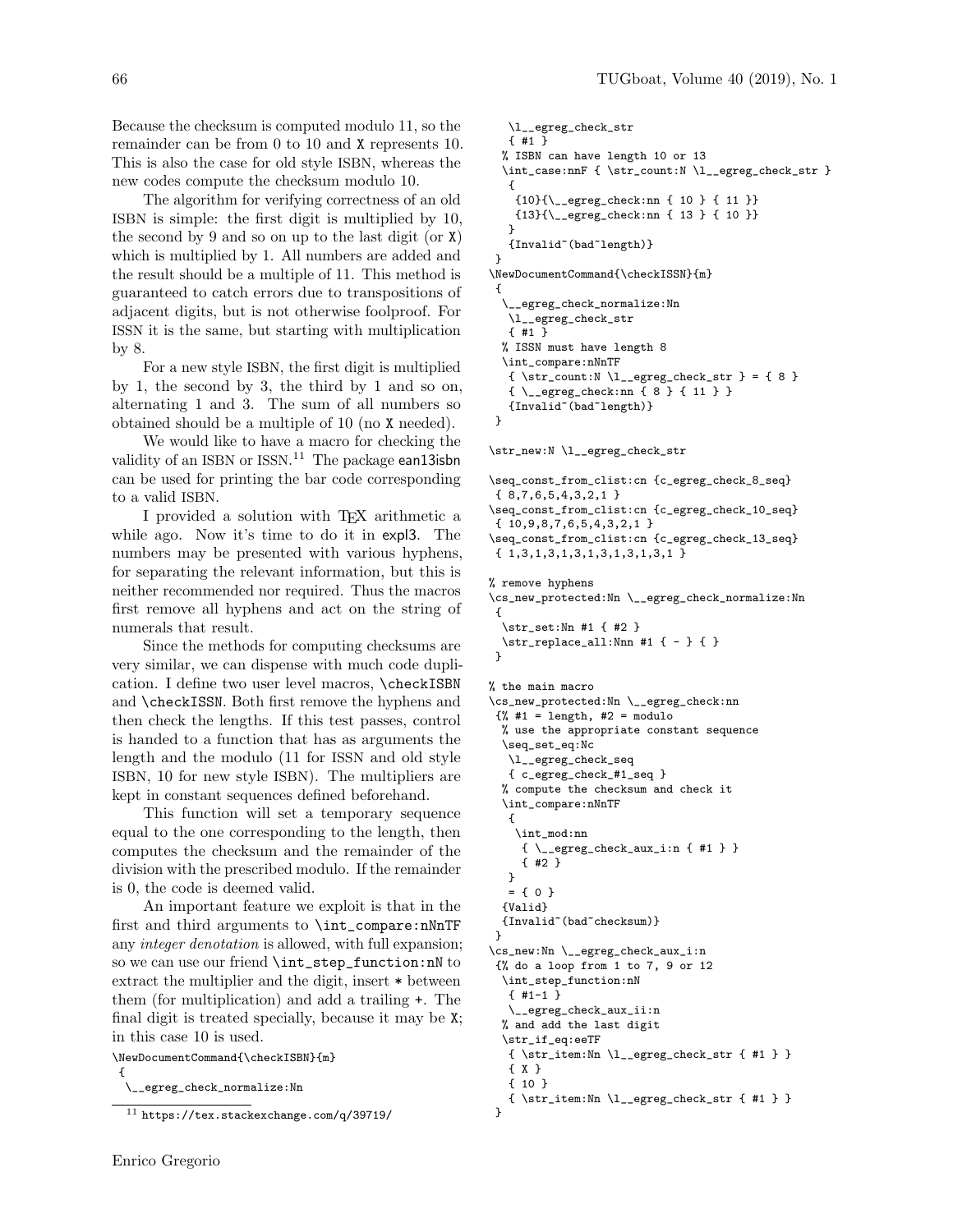```
% the auxiliary function extracts the items from
% the sequence (multiplier) and the string (digit)
\cs_new:Nn \__egreg_check_aux_ii:n
 {
  \seq_item:Nn \l__egreg_check_seq { #1 }
  *
  \str_item:Nn \l__egreg_check_str { #1 }
  +
}
```
Check with the following test:

```
\checkISBN{12345} % invalid
\checkISBN{111111111X} % invalid<br>\checkISSN{1234-56789} % invalid
\checkISSN{1234-56789} % invalid<br>\checkISSN{1234-567X} % invalid
\left\{1234-567X\right\}\checkISBN{0201134489} % TeXbook
\checkISBN{978-0201134483} % TeXbook
\checkISSN{0896-3207} % TUGboat
```
With the same idea one could devise a fully expandable macro that takes as input a string of digits, applies a sequence of weights and computes a check digit based on a modulo operation.

# 8 Catcode tables

Every TEX user is fond of category codes, particularly when they put sticks in the wheels.<sup>12</sup> How to print on the terminal and log file the current status of category codes?<sup>13</sup>

We need a macro that calls a loop; with legacy T<sub>EX</sub> engines, the table is limited to the range  $0-255$ , but with Unicode engines we can go much further. Another issue is that characters in the range 0–31 and 127–255 may fail to print in the log file, so I'll adopt for them the usual  $\hat{\ }$  (*char*) or  $\hat{\ }$  (*char*)  $\langle char \rangle$ convention. For instance, character 0 is represented by  $\hat{\ }$  e, character 127 by  $\hat{\ }$ ?, but character 128 by  $^{\sim}80.$ 

The macro can be called like **\catcodetable**. \catcodetable[255] or \catcodetable[0-255] all meaning the same thing: no optional argument implies 0-255; a single number specifies the end point, starting from 0; two numbers separated by a hyphen specify start and end points.

I use an \int\_step\_function:nnnN loop, the auxiliary function prints the code point (in decimal), then a representation of the character, then its category code in verbose mode. The interesting bit here, besides the complex tests for \int\_compare:nTF, is \char\_generate:nn. This function takes as arguments two numeric expressions; the first one denotes the code point, the second one the category code to assign. Of course only some of these catcodes are meaningful: 9, 14 and 15 aren't; also 13 cannot (yet) be used with X<sub>T</sub>T<sub>F</sub>X. I use here 12, for safety.

```
\NewDocumentCommand{\catcodetable}
{
  >{\SplitArgument{1}{-}}O{0-255}
}
{
  \catcodetablerange#1
}
\NewDocumentCommand{\catcodetablerange}{mm}
 {
  \IfNoValueTF{#2}
   {
    \egreg_cctab:nn { 0 } { #1 }
   }
   {
    \egreg_cctab:nn { #1 } { #2 }
  }
}
```

```
\str_const:Nn \c_egreg_cctab_prefix_str { ^ ^ }
```

```
\cs_new_protected:Nn \egreg_cctab:nn
{
  \int_step_function:nnnN
  { #1 } % start
  { 1 } % step
  { #2 } % end
   \egreg_cctab_char:n
 }
\cs_new_protected:Nn \egreg_cctab_char:n
```
{

```
\iow_term:x
   {
   Code^{\prime}int_to_arabic:n { #1 }:~(
   \int_compare:nTF { 0 <= #1 < 32 }
     {
      \c_egreg_cctab_prefix_str
      \char_generate:nn { #1+64 } { 12 }
     }
     {
      \int_compare:nTF { #1 = 127 }
       {
        \c_egreg_cctab_prefix_str
        \char_generate:nn { #1-64 } { 12 }
       }
       {
        \int_compare:nTF { 128 <= #1 < 256 }
         {
          \c_egreg_cctab_prefix_str
          \int_to_hex:n { #1 }
         }
         {
          \char_generate:nn { #1 } { 12 }
         }
       }
     }
       )~\__egreg_cctab_catcode:n { #1 }
   }
}
\cs_new:Nn \__egreg_cctab_catcode:n
{
  \int_case:nn { \char_value_catcode:n { #1 } }
   {
   {0}{escape}
   {1}{begin~group}
    {2}{end~group}
    {3}{math~shift}
```

```
{4}{alignment}
```
 $12$  In Italian we say *mettere i bastoni fra le ruote* when somebody tries to impede our endeavor.

<sup>13</sup> https://tex.stackexchange.com/q/60951/